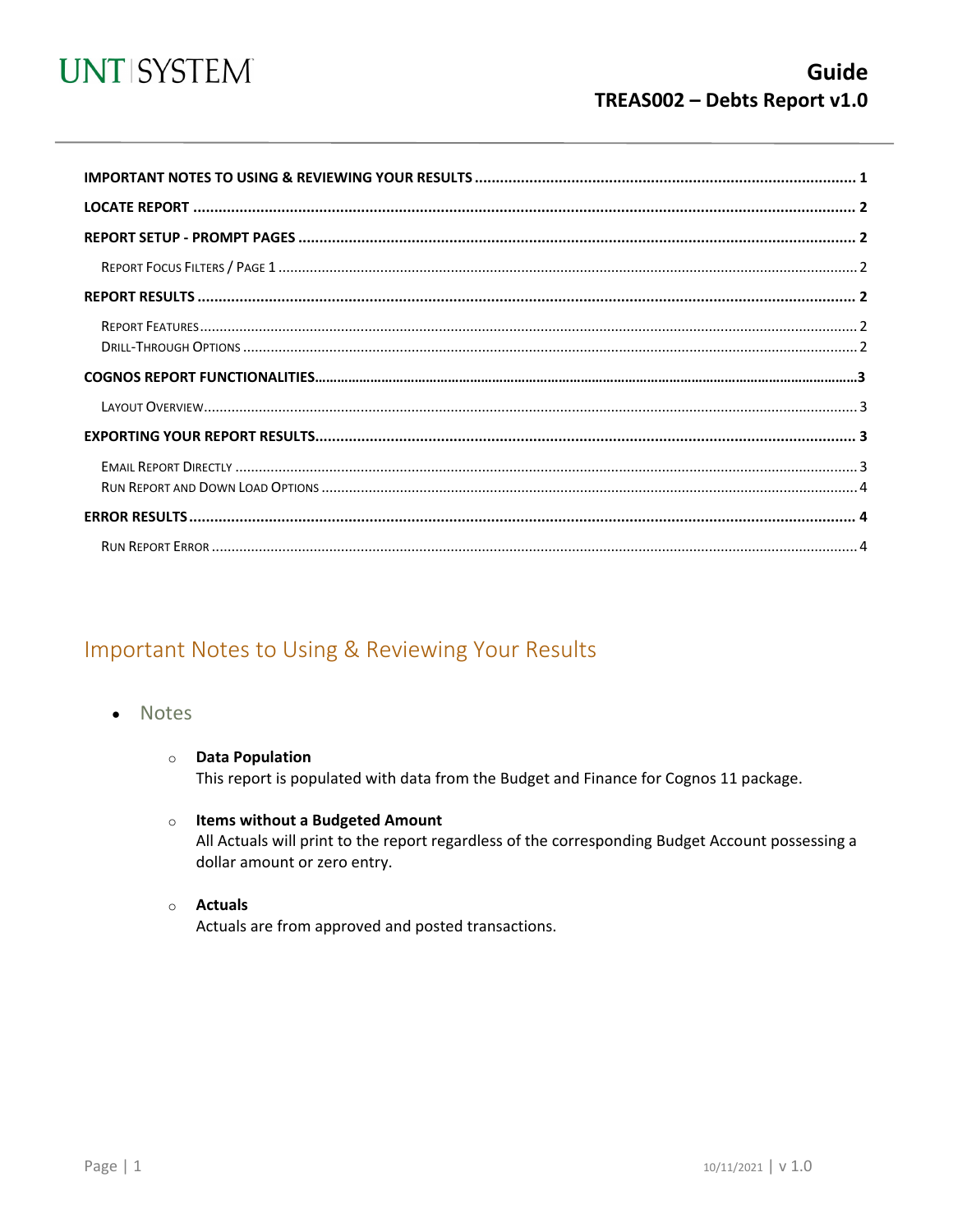### Locate Report

- 1. From the Budget & Planning **[Reporting Page](https://finance.untsystem.edu/reporting)**, locate "TREAS002 - [Debts Report"](https://cognospd.admin.unt.edu/bi/?pathRef=.public_folders%2FBudget%2Band%2BFinance%2BBasic%2BReports%2FTreasury%2FTRS002%2B-%2BDebt%2BReport) Report.
- 2. **Login** to IBM Cognos to run the report.

## Report Setup

The drop-down lists at the top of the page will allow you to filter the report. You can use multiple drop-down lists at the same time.

## Report Results

### Report Results

#### REPORT FEATURES

- The left side is organized by Series, Bond Type, Business Unit, Project, and Fiscal Year
- The columns are organized by Payment Date, Principal Payment, Interest Payment
- The Total Debt Service is the sum of Principal Payment and Interest Payment

#### DRILL-THROUGH OPTIONS

Drill-Though options are currently not available for this report





| ERIES | <b>BOND TYPE</b> | <b>BUSINESS UNIT</b> | <b>PROJECT</b>                         | <b>FISCAL YEAR</b> | <b>PAYMENT DATE</b> | PRINCIPLE PAYMENT | <b>INTEREST PAYMENT</b> | <b>TOTAL DEBT SERVICE</b> |
|-------|------------------|----------------------|----------------------------------------|--------------------|---------------------|-------------------|-------------------------|---------------------------|
| 2012A | <b>RFS</b>       | <b>HSC</b>           | <b>HSC Biohealth Renovation</b>        | 2020               | Oct 15, 2019        |                   | 32.575                  | 32,575                    |
|       |                  |                      |                                        |                    | Apr 15, 2020        | 415,000           | 32,575                  | 447,575                   |
|       |                  |                      |                                        | 2021               | Oct 15, 2020        |                   | 22.200                  | 22.200                    |
|       |                  |                      |                                        |                    | Apr 15, 2021        | 435,000           | 22.200                  | 457,200                   |
|       |                  |                      |                                        | 2022               | Oct 15, 2021        |                   | 11,325                  | 11,325                    |
|       |                  |                      |                                        |                    | Apr 15, 2022        | 455,000           | 11,325                  | 466,325                   |
|       |                  |                      | HSC ESCO (Energy Savings Improvements) | 2021               | Oct 15, 2020        |                   | 16,825                  | 16,825                    |
|       |                  |                      | 2022                                   |                    | Apr 15, 2021        | 330,000           | 16,825                  | 346,825                   |
|       |                  |                      |                                        |                    | Oct 15, 2021        |                   | 8,575                   | 8,575                     |
|       |                  |                      |                                        |                    | Apr 15, 2022        | 345,000           | 8,575                   | 353,575                   |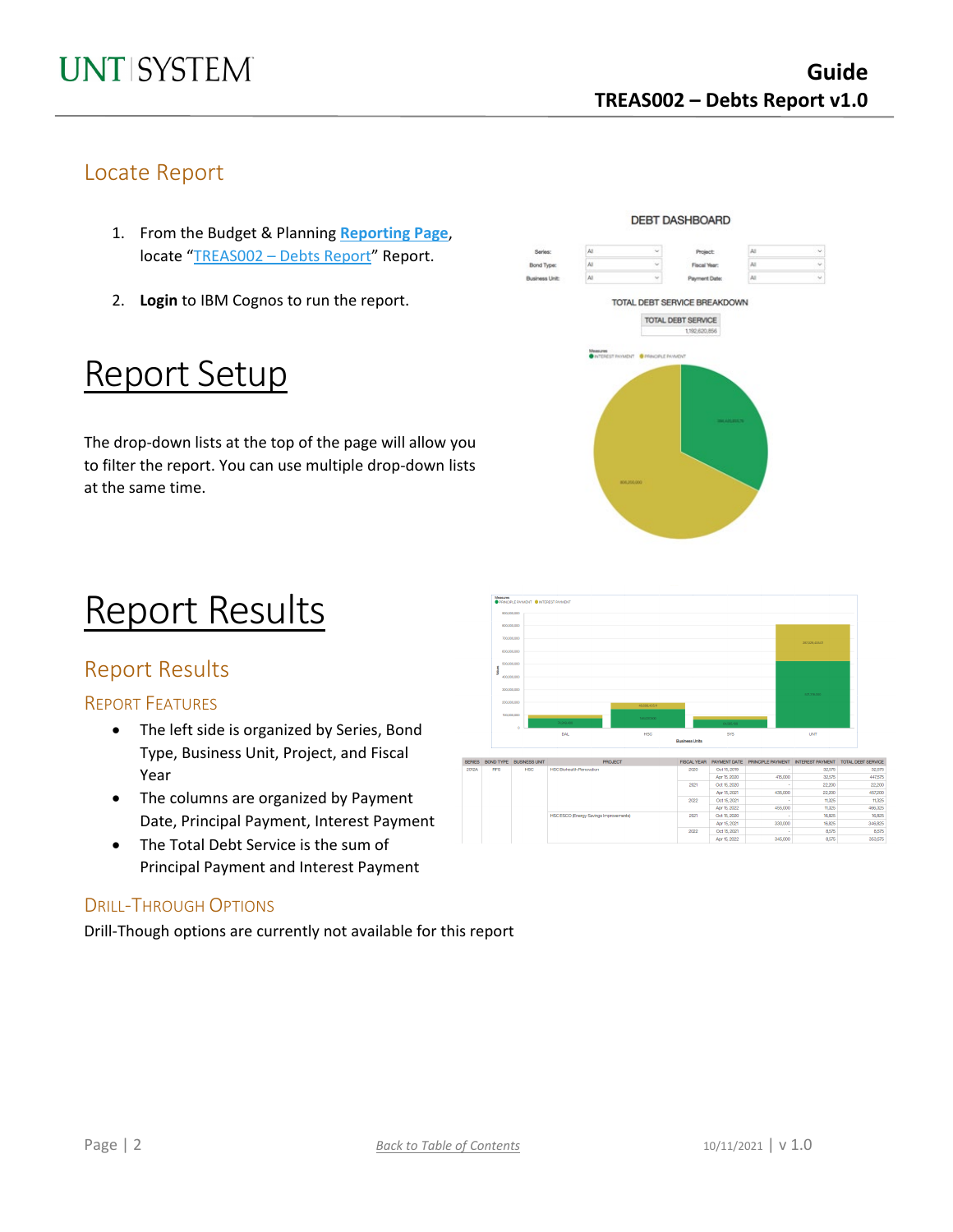## Cognos Report Functionalities

#### LAYOUT OVERVIEW

- Report results are typically displayed in an interactive HTML on screen style.
- Based on your selections, if any, the report will only display results that match your initial filtering choices.
- Reports on screen may combine the Level Number result with the Description for that level in one single column. *(Report results exported to XLS will break these out, see Run Report and Down Load section below.)*
- If there is an error in your request or no results can be produced, you get a return message showing the parameters you chose that produced these results. *(See th[e Error Results section](#page-3-0) below for more information or to troubleshoot.)*

|  |                                   | C9000 - Suspense<br>and Clearing | D9100 - Expense<br>Clearing          | 91003 - Undistributed P-<br>Card Exp | 649.25        | 649.25         |  |  |  |  |
|--|-----------------------------------|----------------------------------|--------------------------------------|--------------------------------------|---------------|----------------|--|--|--|--|
|  |                                   |                                  |                                      | 91005 - Undistributed<br>Trav CC Exp | 0.00          | 0.00           |  |  |  |  |
|  |                                   |                                  |                                      | Total                                | 649.25        | 649.25         |  |  |  |  |
|  |                                   |                                  | Total                                |                                      | 649.25        | 649.25         |  |  |  |  |
|  |                                   | Total                            |                                      |                                      | 34,170,371.53 | 34,170,371.53  |  |  |  |  |
|  | Total                             |                                  |                                      |                                      | $\Omega$      | $\overline{0}$ |  |  |  |  |
|  | Sep 29, 2021<br>12:03:59 PM<br>1. |                                  |                                      |                                      |               |                |  |  |  |  |
|  | $\overline{\wedge}$ Top           | $\uparrow$ Page up               | ↓ Page down<br>$\times$ Bottom       |                                      |               |                |  |  |  |  |
|  | <b>Report - Total</b>             |                                  |                                      |                                      |               |                |  |  |  |  |
|  |                                   |                                  | 不 Top 个 Page up ↓ Page down ↓ Bottom |                                      |               |                |  |  |  |  |
|  |                                   |                                  |                                      |                                      |               |                |  |  |  |  |

- Use the **"Page Down" Link** at the bottom left to see additional pages (if any).
- Use the **"Bottom" Link** to skip to the last page of **Applied Parameters** where you can review what your filtering choices were on the initial **Prompt Page** selections. Use the **"Top" Link** then to return to your first page.

## Exporting Your Report Results

### Exporting Your Report Results

In the upper left hand or right hand of the toolbar on your screen, you will see options to run report and view your results.

#### ఢి Δ Q Share EMAIL REPORT DIRECTLY Click the **"Share"** symbol dropdown (next to the bell) on the upper right Send Link hand of the toolbar on your screen to select **"Email".** Fill in the desired Select a platform: email address, any additional information, and your onscreen results will **Email** be emailed from within the Cognos program.